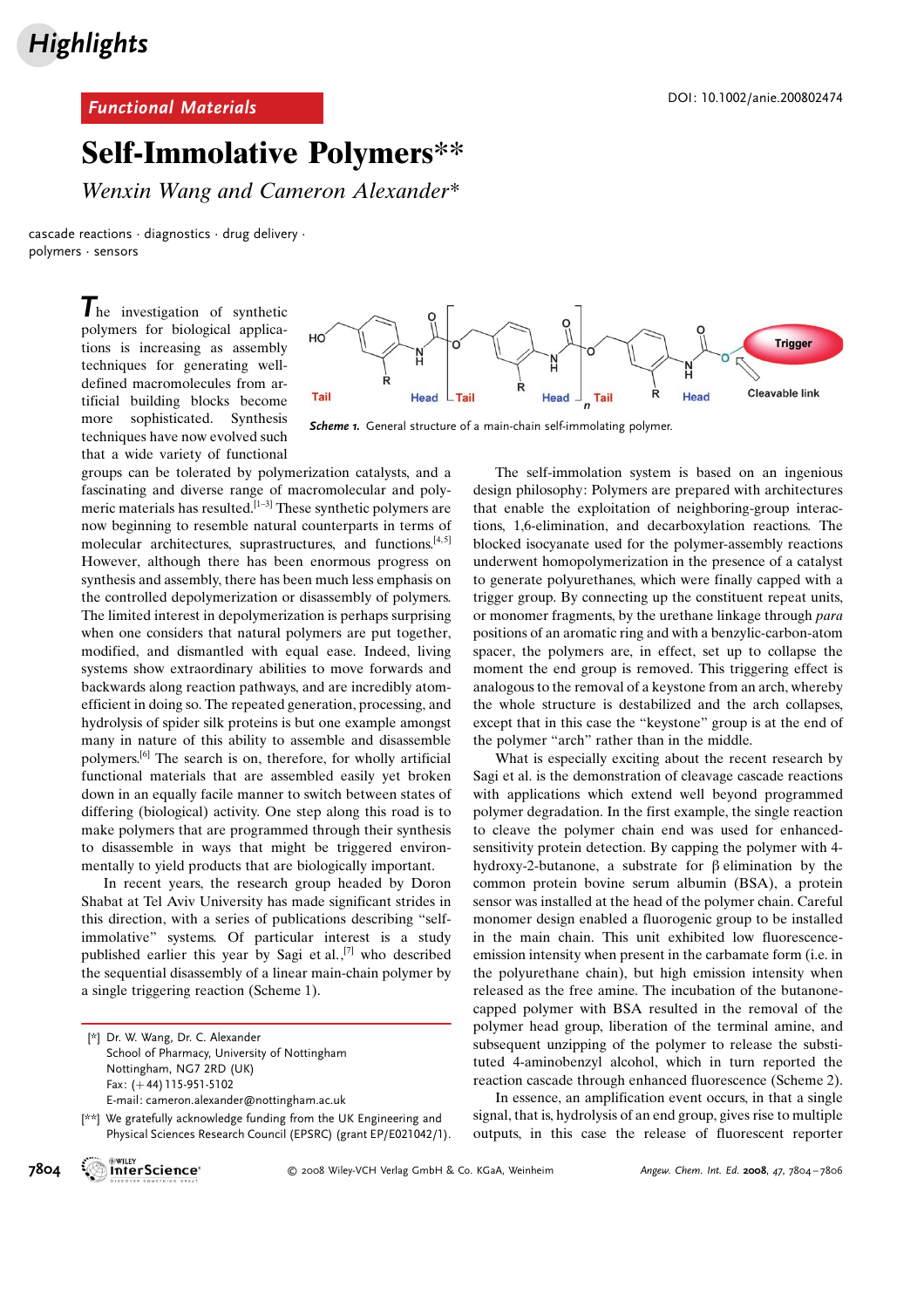

Scheme 2. BSA-induced cleavage of a self-immolative polymer composed of potentially fluorogenic units. The reaction cascade following removal of the protecting group on the head-group amine is shown and results in the release of fluorescent reporter molecules. Increased fluorescence ( $\lambda_{\text{ex}}=270$  nm,  $\lambda_{\text{em}}=510$  nm) is observed (left-hand Eppendorf tube) relative to that of the polymer in the absence of BSA (right-hand tube).

molecules. One could thus envisage a very powerful detection technology, the signal-to-output ratio of which could in principle be tuned simply by altering the degree of polymerization, as the higher the number of repeat units in the polymer, the higher the output from the initial chain-cleavage event. Furthermore, as the reporter output is independent of the type of event that leads to the uncaging of the polymer, a platform of sensor materials can be generated from a single polymer by using a range of end groups that are substrates for different enzymes. There is, of course, the usual caveat when it comes to the detection of enzymes and enzymatic activity. A single active enzyme molecule amongst a pool of inactive species is still capable of initiating multiple signaling events, and this method, like any others that rely on reactive species, can not distinguish between the active and inactive constit-

uents. In most cases, it is not necessary to make this distinction, as for biochemically important enzymes, it is nearly always the specific activity of the enzyme that one needs to detect. However, there are some specialized cases (e.g. immune response) in which the absolute protein concentration is required, and very low levels of an immunogenic component would not be picked up by this and



Figure 1. Self-immolation strategy for a) linear polymers and b) dendrimers. A single activation event induces a cascade of self-elimination reactions that lead to the complete dissociation of the linear polymer or dendrimer into its separate building blocks and the release of side chains or end groups.

other methods of protein detection.

The recent study by Sagi et al. also represents an important extension to the self-immolation strategy.<sup>[8–17]</sup> Previously, the Shabat research group have investigated drug-release applications, again by using chemical reactions of the type that can be triggered by various biochemical stimuli (Figure 1). The mechanisms by which therapeutic agents are released have included nucleophilic intramolecular cyclizations that lead to stable cyclic species, quinone methide rearrangement, and selfelimination reactions. The key factor underlying all these systems is that the triggering group can be varied such that it is activated by a very wide range of stimuli. Because of the polymer design, the type of

end group that can be installed is highly flexible, yet the reactivity profile can be tuned to be very substrate specific. The overriding requirement is that the triggering reaction caused by a biochemical or other trigger results in the generation of an active nucleophile, such as an aromatic amine or activated phenol. To date, the end groups have been designed to undergo activation upon the action of acids or bases, catalytic antibodies, amidases, and now esterases. However, in all cases, the stimulus and trigger reaction serve to expose a caged nucleophile, which then commences the cascade reactions that cause the polymers to disassemble sequentially.

In biomedical terms, this strategy is of considerable utility, although fully biocompatible self-immolative polymers and monomers have yet to be prepared. Nevertheless, the ability